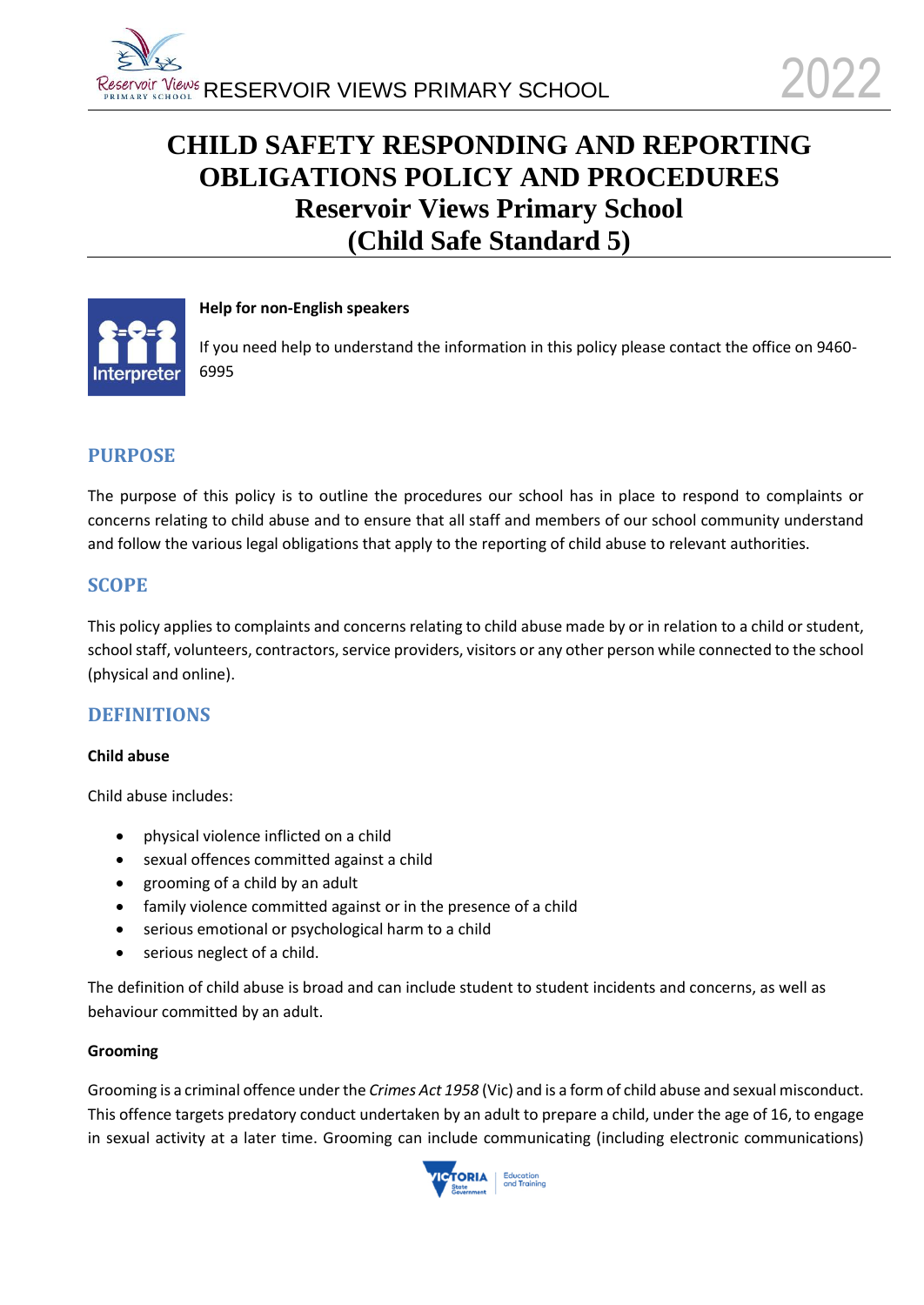and/or attempting to befriend or establish a relationship or other emotional connection with the child or their parent or carer.

### **School staff member**

For the purpose of this policy a school staff member includes a contractor engaged by the school or school council to perform child-related work.

# **POLICY**

Reservoir Views Primary School understands the important role our school plays in protecting children from abuse. We have a range of policies and measures in place to prevent child abuse from occurring at our school or during school activities.

# **Information for students**

- All students should feel safe to speak to any staff member to raise any concerns about their safety or any other concerns that they have.
- If a student does not know who to approach at Reservoir Views Primary School they should start with their classroom teacher or trusted adult they have in the school
- *Protect* posters are on display in all classrooms in the school and education/sessions based on all students being aware of who to talk to if they are feeling unsafe or have a concern are embedded in our *StartUp* program and revisited each term.

# **Identifying child abuse**

To ensure we can respond in the best interests of students and children when complaints or concerns relating to child abuse are raised, all staff and relevant volunteers must:

- understand how to identify signs of child abuse and behavioural indicators of perpetrators for detailed information on identifying child abuse and behavioural indicators of perpetrators refer to Identify child [abuse.](https://www.education.vic.gov.au/school/teachers/health/childprotection/Pages/identify.aspx)
- understand their various legal obligations in relation to reporting child abuse to relevant authorities for detailed information on the various legal obligations refer to Appendix A
- follow the below procedures for responding to complaints or concerns relating to child abuse, which ensure our school acts in the best interests of students and children and complies with both our legal and Department policy obligations.

At Reservoir Views Primary School we recognise the diversity of the children, young people, and families at our school and take account of their individual needs and backgrounds when considering and responding to child safety incidents or concerns.

# **Procedures for responding to an incident, disclosure, allegation or suspicion of child abuse**

In responding to a child safety incident, disclosure, allegation or suspicion, Reservoir Views Primary School will follow:

- the [Four Critical Actions for Schools](https://www.education.vic.gov.au/Documents/about/programs/health/protect/FourCriticalActions_ChildAbuse.pdf) for complaints and concerns relating to all forms of child abuse
- th[e Four Critical Actions: Student Sexual Offending](https://www.education.vic.gov.au/school/teachers/health/childprotection/Pages/stusexual.aspx) for complaints and concerns relating to student sexual offending

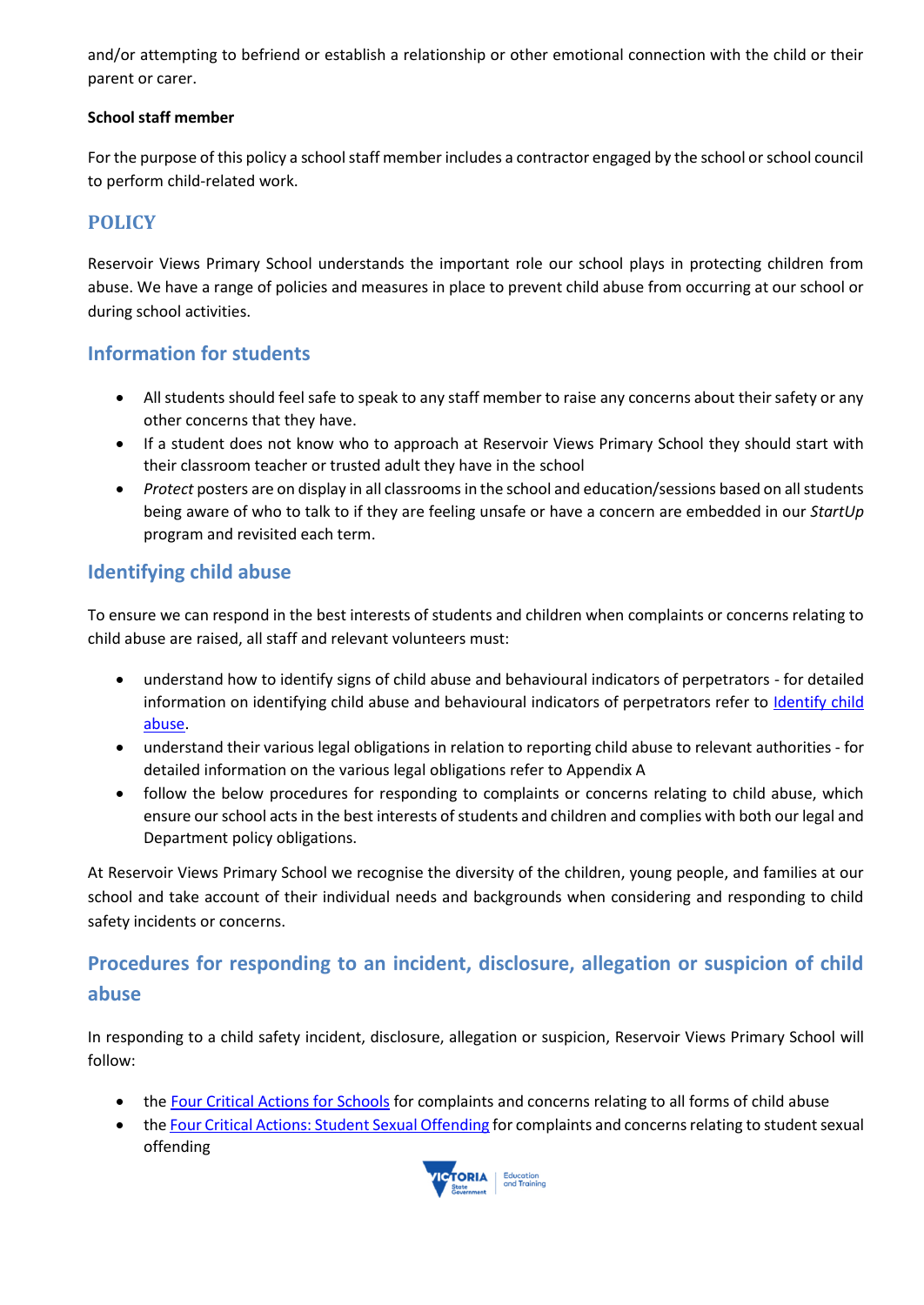• our Student Wellbeing and Engagement Policy and Bullying Prevention Policy for complaints and concerns relating to student physical violence or other harmful student behaviours.

#### **School staff and volunteer responsibilities**

### **1. Immediate action**

If a school staff member or volunteer witnesses an incident of child abuse, or reasonably believes, suspects or receives a disclosure or allegation that a child has been, or is at risk of being abused, they must:

- If a child is at immediate risk of harm, separate alleged victims and others involved, administer first aid (appropriate to their level of training) and call 000 for urgent medical or police assistance where required to respond to immediate health or safety concerns.
- Notify the principal or assistant principal as soon as possible, who will ensure our school follows the steps in these procedures.

NOTE for staff and volunteers:

- if you are uncertain if an incident, disclosure, allegation or suspicion gives rise to a concern about child abuse you must always err on the side of caution and report the concern to principal or assistant principal
- If the principal is unavailable the assistant principal will take on this role.
- If the concerns relates to the conduct of the principal or assistant principal notify the either the principal or the North-West Region of the DET who must then take on responsibility for ensuring our school follows these procedures.

Refer to Appendix B for guidance on how to respond to a disclosure of child abuse.

#### **2. Reporting to authorities and referring to services**

As soon as immediate health and safety concerns are addressed, and relevant school staff have been informed, the principal or assistant principal **must** report all incidents, suspicions and disclosures of child abuse as soon as possible.

The following steps will ensure our school complies with the four critical actions as well as additional actions required under the Child Safe Standards.

The principal or assistant principal must ensure:

- all relevant information is reported to the Department of Families, Fairness and Housing (DFFH) Child Protection, Victoria Police or relevant services where required
- the incident is reported to the Department's [eduSafe Plus portal](https://services.educationapps.vic.gov.au/edusafeplus) or the Incident Support and Operations Centre (1800 126 126) in accordance with the severity rating outlined in the Managing and Reporting **[School Incidents Policy](https://www2.education.vic.gov.au/pal/reporting-and-managing-school-incidents-including-emergencies/policy)**
- all [reportable conduct](https://www2.education.vic.gov.au/pal/reportable-conduct-scheme/policy) allegations or incidents are reported by the Principal to the Department's Employee Conduct Branch (03 7022 0005) – where a reportable conduct allegation is made against the Principal, the Regional Director must be informed who will then made a report to Employee Conduct Branch

NOTE: In circumstances where staff members are legally required to report child abuse to DFFH Child Protection or Victoria Police and they are unable to confirm that the information has been reported by another person at the school or the designated member of school staff does not agree that a report needs to

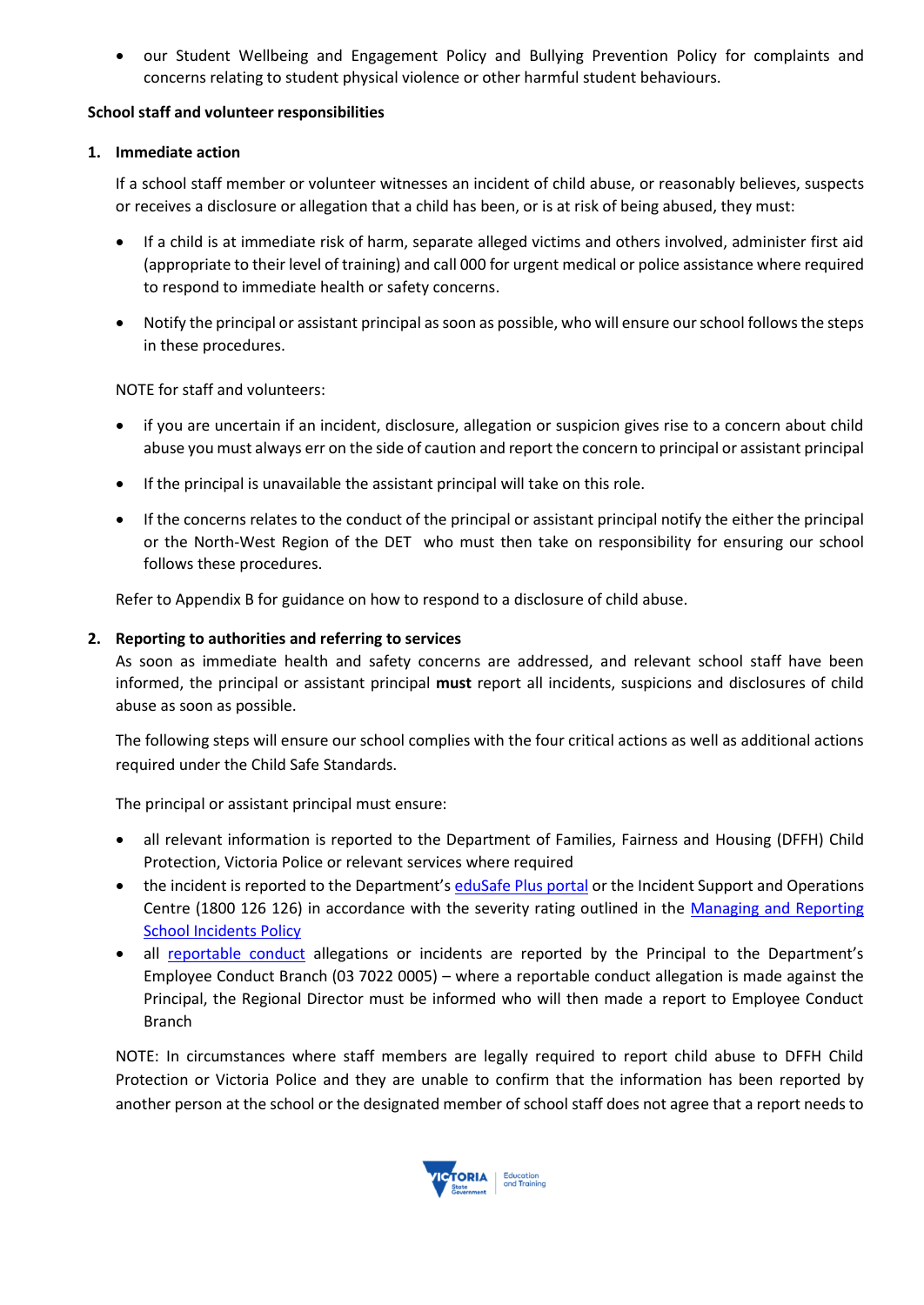be made, the staff member who has formed the reasonable belief must still contact DFFH Child Protection and Victoria Police to make the report.

If you believe that a child is not subject to abuse, but you still hold significant concerns for their wellbeing you must still act. This may include making a referral or seeking advice from Child FIRST or The Orange Door (in circumstances where the family are open to receiving support) DFFH Child Protection or Victoria Police.

### **3. Contacting parents or carers**

The principal or assistant principal must ensure parents and carers are notified unless advised otherwise by DFFH Child Protection or Victoria Police, or there are other safety and wellbeing concerns in relation to informing parents/carers.

Principals may contact the Department of Education and Training Legal Division for advice on notifying parents and carers, and where relevant, the wider school community.

For further guidance, refer to [PROTECT Contacting parents and carers](https://www.education.vic.gov.au/school/teachers/health/childprotection/Pages/actionthree.aspx)

#### **4. Ongoing protection and support**

The principal or assistant principal must ensure appropriate steps are taken by the school to protect the child and other children from any continued risk of abuse. These steps must be taken in consultation with any relevant external agency or Department staff such as DFFH Child Protection, Victoria Police, Legal Division or Employee Conduct Branch. Ongoing protection will also include further reports to authorities if new information comes to light or further incidents occur.

Appropriate, culturally sensitive and ongoing support must be offered and provided to all affected students. Ongoing support will be based on any available advice from the Department, parents and carers, health practitioners, and other authorities (such as DFFH or Victoria Police) and may include referral to wellbeing professionals, development of a safety plan, student support group meetings, and, for student to student incidents, behaviour management and support measures.

#### **5. Recordkeeping**

The principal or assistant principal will ensure that:

- detailed notes of the incident, disclosure, allegation or suspicion are taken using the [Responding to](https://www.education.vic.gov.au/Documents/about/programs/health/protect/PROTECT_Schoolstemplate.pdf)  [Suspected Child Abuse: Template](https://www.education.vic.gov.au/Documents/about/programs/health/protect/PROTECT_Schoolstemplate.pdf) or the [Responding to Student Sexual Offending: template\]](https://www.education.vic.gov.au/Documents/about/programs/health/protect/SSO_ReportingTemplate.docx) including, where possible, by the staff member or volunteer who reported the incident, disclosure, or suspicion to them
- detailed notes are taken of any immediate or ongoing action taken by the school to respond to the incident, disclosure, allegation or suspicion
- all notes and other records relating to the incident, disclosure, allegation or suspicion, including the schools immediate and ongoing actions, are stored securely locked filing cabinets in the administrative building.

### **For school visitors and school community members**

All community members aged 18 years or over have legal obligations relating to reporting child abuse – refer to Appendix A for detailed information.

Any person can make a report to DFFH Child Protection or Victoria Police if they believe on reasonable grounds that a child is in need of protection. For contact details, refer to the [Four Critical Actions.](https://www.education.vic.gov.au/Documents/about/programs/health/protect/FourCriticalActions_ChildAbuse.pdf)

Members of the community do not have to inform the school if they are making a disclosure to DFFH Child Protection or the Victoria Police. However, where a community member is concerned about the safety of a child

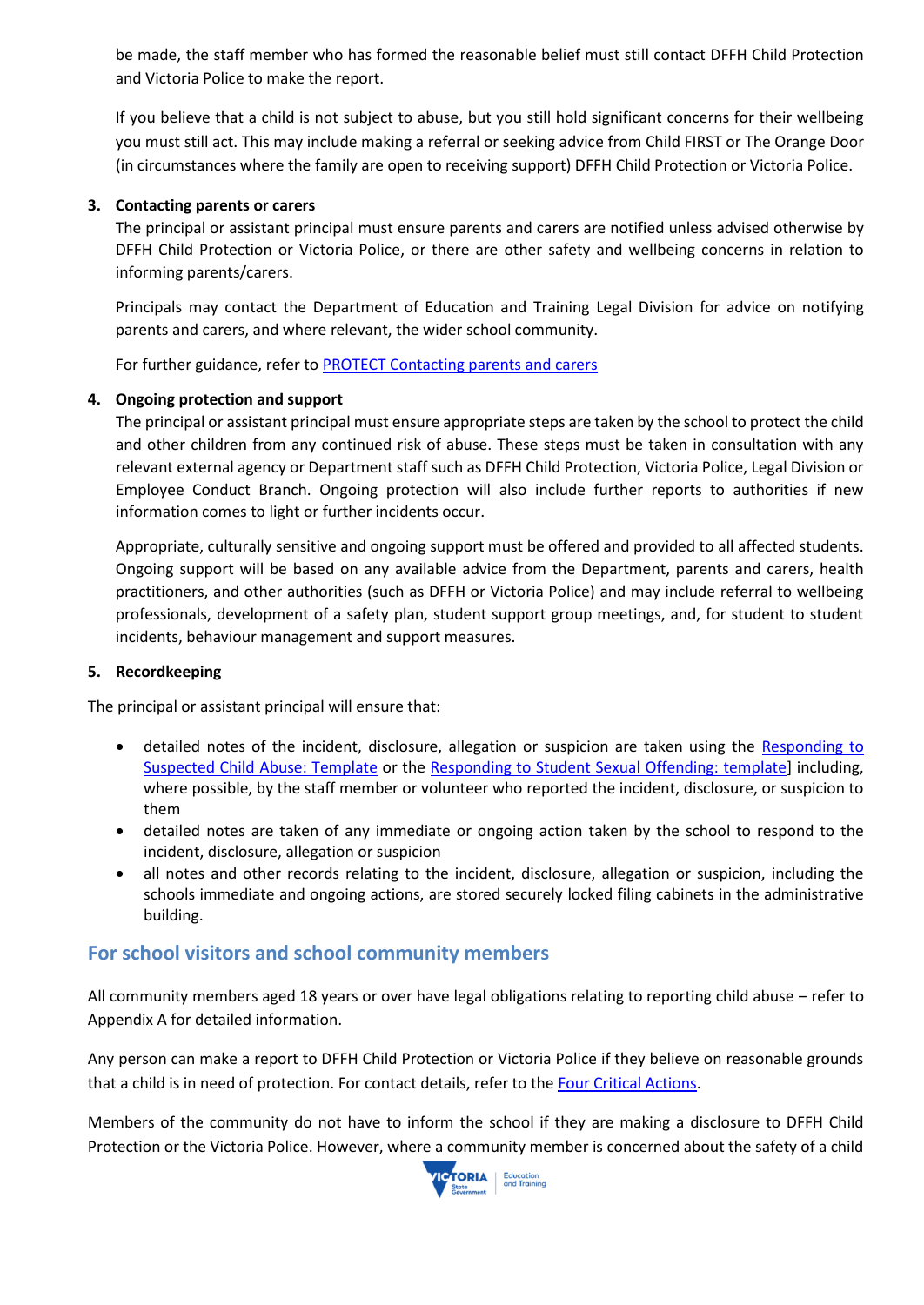or children at the school, the community member should report this concern to the principal so that appropriate steps to support the student can be taken

# **Additional requirements for all staff**

All staff play an important role in supporting student safety and wellbeing and have a duty of care to take reasonable steps to prevent reasonably foreseeable harm to students.

Fulfilling the roles and responsibilities in the above procedure does not displace or discharge any other obligations that arise if a person reasonably believes that a child is at risk of child abuse. This means that if, after following the actions outlined in the procedure, a staff member reasonably believes that a child remains at risk of abuse, they must take the following steps:

- if they are concerned that the school has not taken reasonable steps to prevent or reduce the risk, raise these concerns with the principal in the first instance, and escalate to the regional office if they remain unsatisfied.
- report the matter to the relevant authorities where they are unable to confirm that the information has been reported by another staff member

Staff must refer to Appendix A for further information on their obligations relating to reporting to authorities.

### **COMMUNICATION**

This policy will be communicated to our school community in the following ways:

- Available publicly on our school's website (or insert other online parent, carer, student communication method)
- Included in staff induction processes and annual staff training
- Included in volunteer induction processes and training for relevant volunteers
- Discussed an annual staff briefings or meetings
- Included in staff handbook or manual
- Hard copy available from school administration upon request

### **FURTHER INFORMATION AND RESOURCES**

The following Department of Education and Training policies and guidance are relevant to this policy:

- [Child Safe Standards](https://www2.education.vic.gov.au/pal/child-safe-standards/policy)
- Protecting Children [Reporting and Other Legal Obligations](https://www2.education.vic.gov.au/pal/protecting-children/policy)
- [Managing and Reporting School Incidents](https://www2.education.vic.gov.au/pal/reporting-and-managing-school-incidents-including-emergencies/policy)
- [Reportable Conduct](https://www2.education.vic.gov.au/pal/reportable-conduct-scheme/policy)
- [Restraint and Seclusion](https://www2.education.vic.gov.au/pal/restraint-seclusion/policy)
- [Identify child abuse](https://www.education.vic.gov.au/school/teachers/health/childprotection/Pages/identify.aspx)
- [Report child abuse in schools \(including four critical actions\)](https://www.education.vic.gov.au/school/teachers/health/childprotection/Pages/report.aspx)
- [Identify and respond to student sexual offending](https://www.education.vic.gov.au/school/teachers/health/childprotection/Pages/stusexual.aspx)

The following school policies are also relevant to this policy:

- Child Safety [and Wellbeing] Policy
- Child Safety Code of Conduct
- Statement of Values and School Philosophy
- Student Wellbeing and Engagement Policy

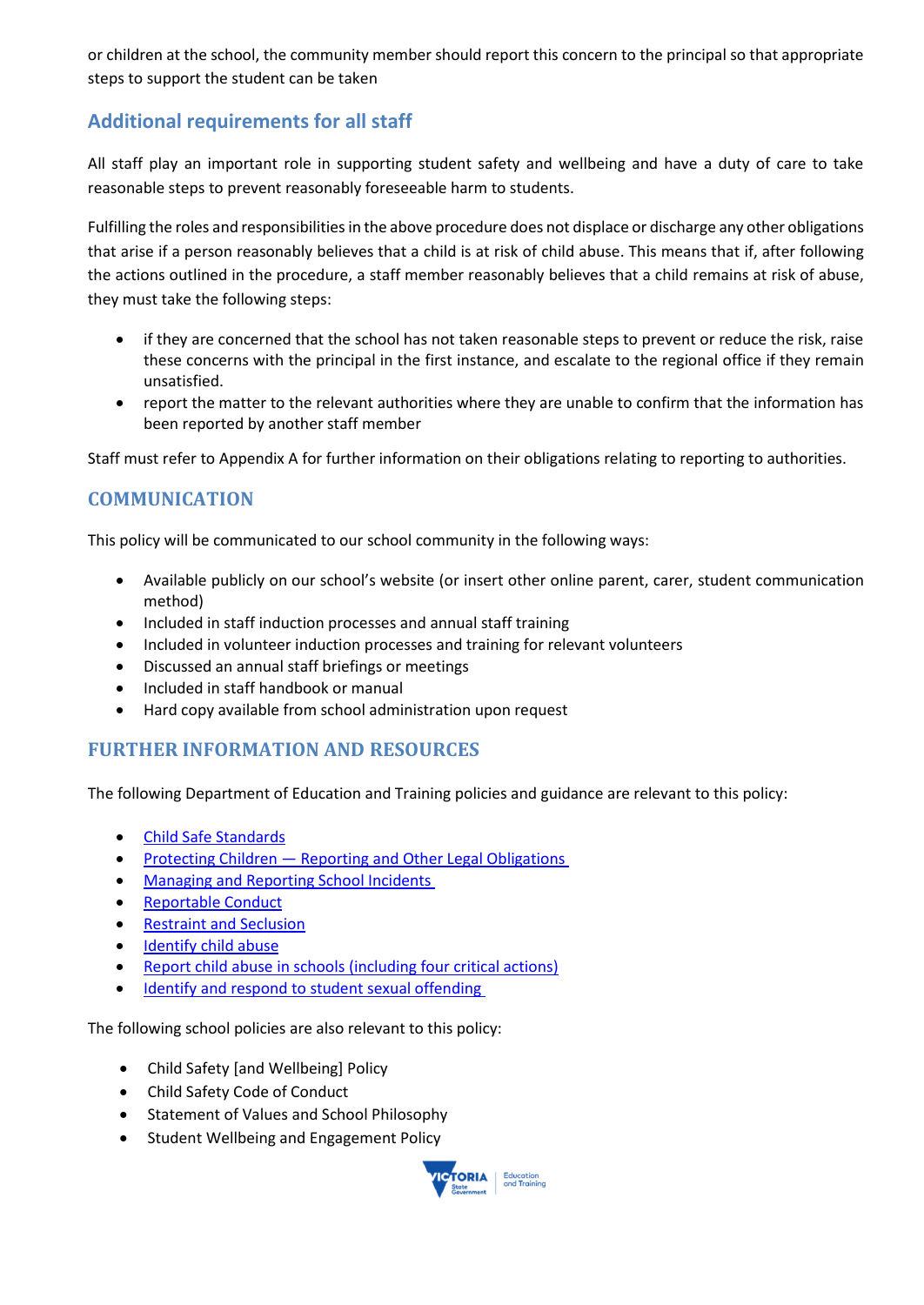- Volunteer Policy
- Duty of Care Policy
- Inclusion and Diversity Policy

# **POLICY REVIEW AND APPROVAL**

| Policy last reviewed       | 8 <sup>th</sup> June 2022                     |
|----------------------------|-----------------------------------------------|
|                            | With school council 8 <sup>th</sup> June 2022 |
| Consultation               |                                               |
| Approved by                | Principal                                     |
| Next scheduled review date | June 2024                                     |

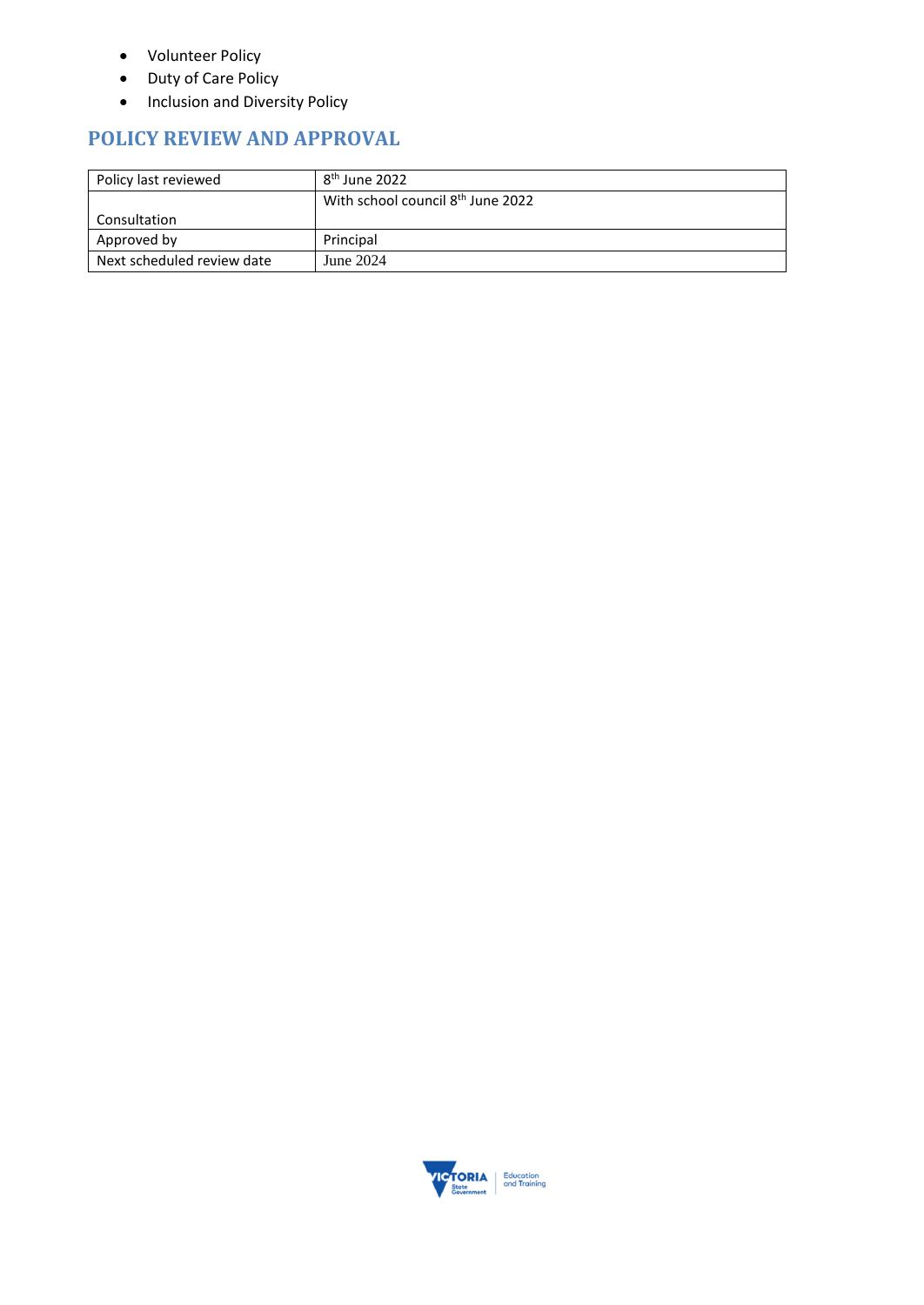# **APPENDIX A**

### **LEGAL OBLIGATONS RELATING TO REPORTING CHILD ABUSE**

The following information outlines the various legal obligations relating to the reporting of child abuse to relevant authorities.

It is important to note that the procedures outlined in the above policy ensure compliance with the below reporting obligations, and also include additional steps to ensure compliance with Department policy and our school's duty of care obligations.

### **Mandatory reporting to Department of Families, Fairness and Housing (DFFH) Child Protection**

The following individuals are mandatory reporters under the *Children, Youth and Families Act 2005* (Vic):

- registered teachers and early childhood teachers (including principals and school staff who have been granted permission to teach by the VIT)
- school counsellors including staff who provide direct support to students for mental, emotional or psychological wellbeing, including (but not limited to) school health and wellbeing staff, primary welfare coordinators, student wellbeing coordinators, mental health practitioners, chaplains, and Student Support Services staff
- nurses
- registered psychologists
- police officers
- registered medical practitioners
- out of home care workers (excluding voluntary foster and kinship carers)
- early childhood workers
- youth justice workers
- people in religious ministry
- midwives

All mandatory reporters must make a report to the Department of Families, Fairness and Housing (DFFH) Child Protection as soon as practicable if, during the course of carrying out their professional roles and responsibilities, they form a belief on reasonable grounds that:

- a child has suffered, or is likely to suffer, significant harm as a result of physical abuse and/ or sexual abuse; and
- the child's parents or carers have not protected, or are unlikely to protect, the child from harm of that type.

A mandatory reporter who fails to comply with this legal obligation may be committing a criminal offence. It is important for all staff at Reservoir Views Primary School to be aware that they are legally obliged to make a mandatory report on each occasion that they form a reasonable belief that a child is in need of protection and they must make a mandatory report even if the principal or any other mandatory reporter does not share their belief that a report is necessary.

If charged with not making a mandatory report, it may be a defence for the person charged to prove that they honestly and reasonably believed that all of the reasonable grounds for their belief had been the subject of a report to child protection made by another person.

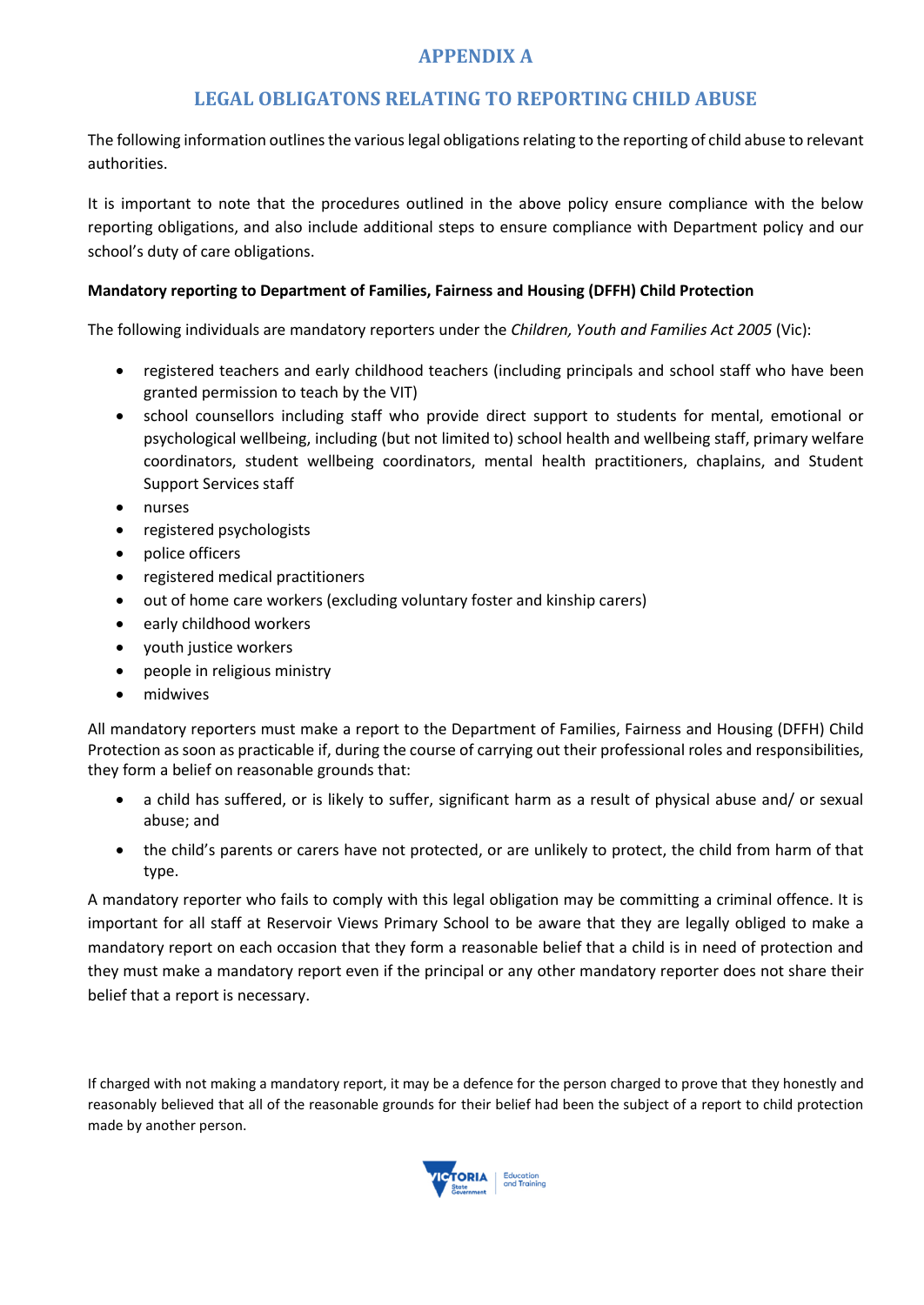The identity of a person who reports any protective concerns to DFFH Child Protection is protected by law. It is an offence for a person, other than the person who made the report, to disclose the name of the person who made a report or any information that is likely to lead to their identification.

At our school, all mandated school staff must undertake the *Mandatory Reporting and Other Obligations eLearning Module* annually.

The policy of the Department of Education and Training (DET) requires **all staff** who form a reasonable belief that a child is in need of protection to discuss their concerns with the school leadership team and to report their concerns to DFFH and in some circumstances to Victoria Police, or to ensure that all the information relevant to the report has been made by another school staff member.

Any person can make a report to DFFH Child Protection (131 278 – 24 hour service) if they believe on reasonable grounds that a child is in need of protection even if they are not a mandatory reporter listed above.

### **Reporting student wellbeing concerns to Orange Door**

**At Reservoir Views Primary School we also encourage staff to make a referral to Orange Door when they have significant concern for a child's wellbeing. For more information about making a referral to Child FIRST/Child FIRST see the Policy and Advisory Library: Protecting Children – [Reporting and Other Legal Obligations](https://www2.education.vic.gov.au/pal/protecting-children/policy).**

# **Reportable Conduct**

The Reportable Conduct Scheme is focussed on worker and volunteer conduct and how organisations investigate and respond to suspected child abuse. The scheme aims to improve organisational responses to suspected child abuse and to facilitate the identification of individuals who pose a risk of harm to children.

There are five types of 'reportable conduct' listed in the *Child Wellbeing and Safety Act 2005:*

- sexual offences against, with or in the presence of, a child
- sexual misconduct (which includes grooming) against, with or in the presence of, a child
- physical violence against, with or in the presence of, a child
- behaviour that causes significant emotional or psychological harm to a child
- significant neglect of a child.

A reportable conduct allegation is made where a person makes an allegation, based on a reasonable belief, that a worker or volunteer has committed reportable conduct or misconduct that *may* involve reportable conduct.

If school staff or volunteers become aware of reportable conduct by any current or former employee, contractor or volunteer, they must notify the school principal immediately. If the allegation relates to the principal, they must notify the Regional Director.

The principal or regional director must notify the Department's Employee Conduct Branch of any reportable conduct allegations involving current or former employees of the school (including Department, allied health, casual and school council employees), contractors and volunteers (including parent volunteers).

• Employee Conduct Branch: 03 7022 0005 or [employee.conduct@education.vic.gov.au](mailto:employee.conduct@education.vic.gov.au)

The Department's Secretary, through the Manager, Employee Conduct Branch, has a legal obligation to inform the Commission for Children and Young People when an allegation of reportable conduct is made.

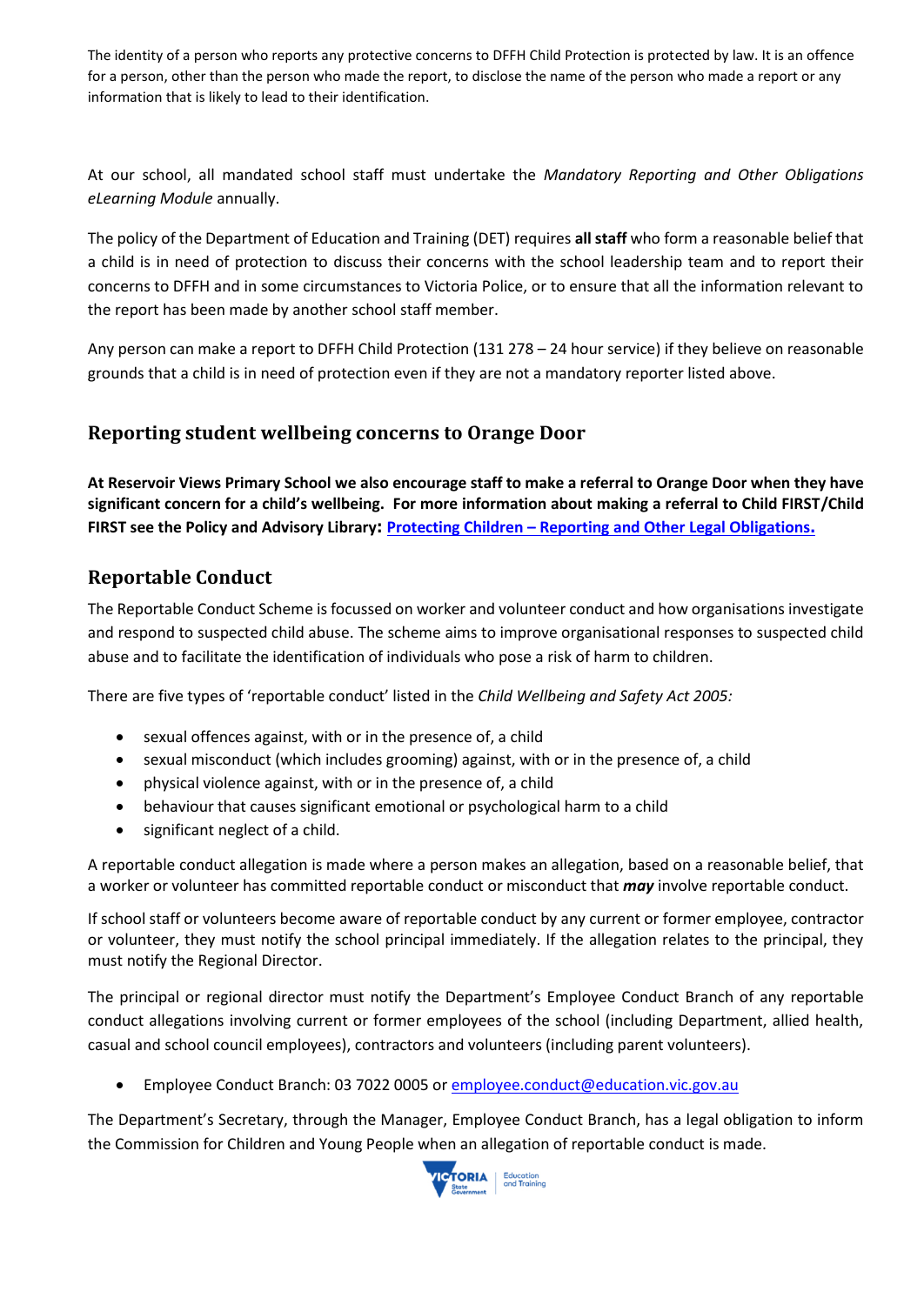For more information about reportable conduct see the Department's *Policy and Advisory Library*: [Reportable](https://www2.education.vic.gov.au/pal/reportable-conduct-scheme/policy)  [Conduct](https://www2.education.vic.gov.au/pal/reportable-conduct-scheme/policy) and the Commission for Children and Young People's [website.](https://ccyp.vic.gov.au/reportable-conduct-scheme/)

# **Failure to disclose offence**

Reporting child sexual abuse is a community-wide responsibility. All adults (ie persons aged 18 years and over), not just professionals who work with children, have a legal obligation to report to Victoria Police, as soon as practicable, where they form a 'reasonable belief' that a sexual offence has been committed by an adult against a child under the age of 16 in Victoria.

Failure to disclose information to Victoria Police (by calling 000, local police station or the Police Assistance Line 131 444) as soon as practicable may amount to a criminal offence unless a person has a 'reasonable excuse' or exemption from doing so.

"Reasonable belief" is not the same as having proof. A 'reasonable belief' is formed if a reasonable person in the same position would have formed the belief on the same grounds.

For example, a 'reasonable belief' might be formed when:

- a child states that they have been sexually abused
- a child states that they know someone who has been sexually abused (sometimes the child may be talking about themselves)
- someone who knows a child states that the child has been sexually abused
- professional observations of the child's behaviour or development leads a mandated professional to form a belief that the child has been sexually abused
- signs of sexual abuse leads to a belief that the child has been sexually abused.

"Reasonable excuse" is defined by law and includes:

- fear for the safety of any person including yourself or the potential victim (but not including the alleged perpetrator or an organisation)
- where the information has already been disclosed to Victoria Police and you have no further information to add (for example, through a mandatory report to DFFH Child Protection or a report to Victoria Police from another member of school staff).

### **Failure to protect offence**

This reporting obligation applies to school staff in a position of authority. This can include principals, assistant principals and campus principals. Any staff member in a position of authority who becomes aware that an adult associated with their school (such as an employee, contractor, volunteer or visitor) poses a risk of sexual abuse to a child under the age of 16 under their care, authority or supervision, must take all reasonable steps to remove or reduce that risk.

This may include removing the adult (ie persons aged 18 years and over) from working with children pending an investigation and reporting your concerns to Victoria Police.

If a school staff member in a position of authority fails to take reasonable steps in these circumstances, this may amount to a criminal offence.

### **Further information**

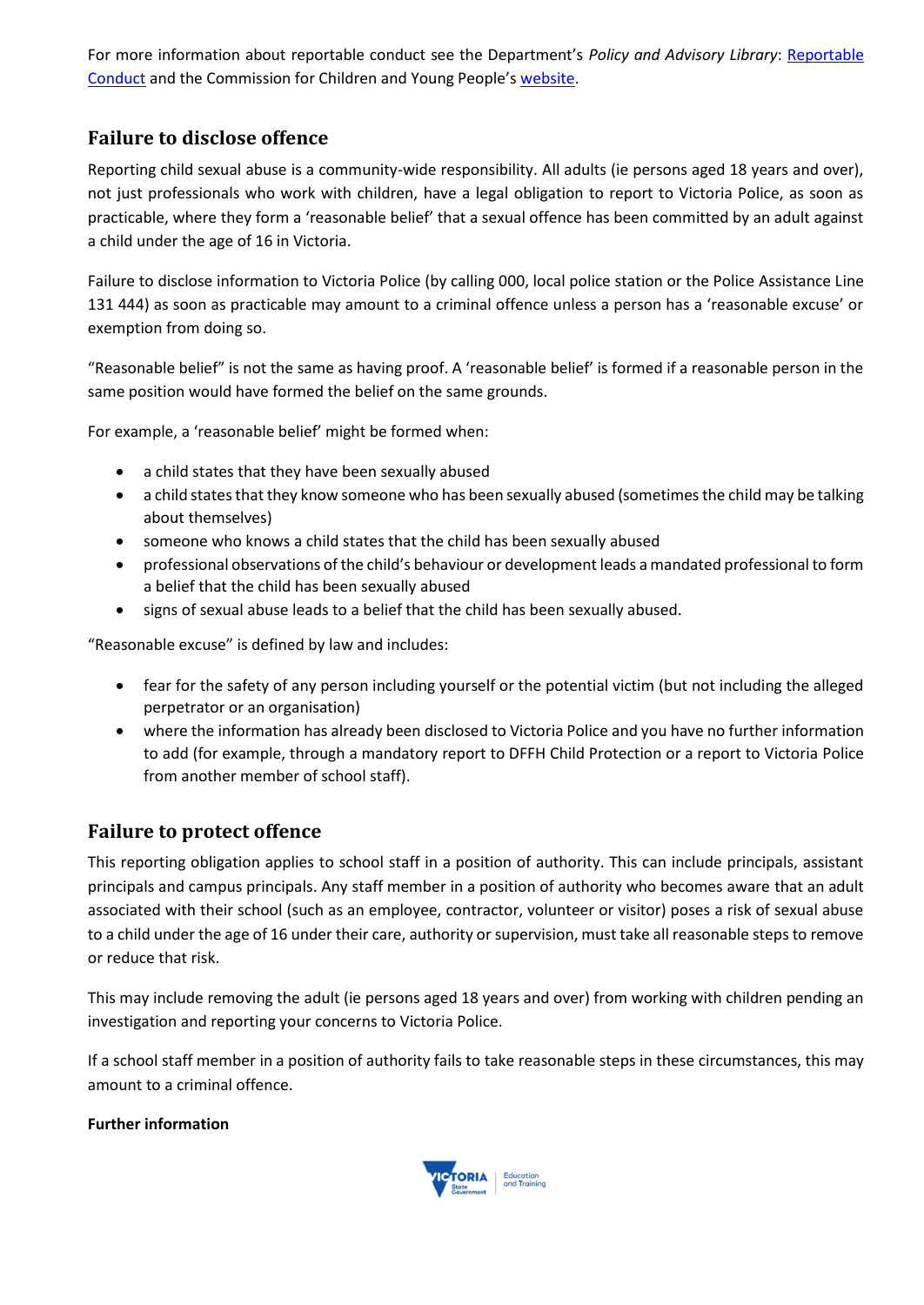For more information about the offences and reporting obligations outlined in this fact sheet refer to: Protecting Children — [Reporting and Other Legal Obligations.](https://www2.education.vic.gov.au/pal/protecting-children/policy)